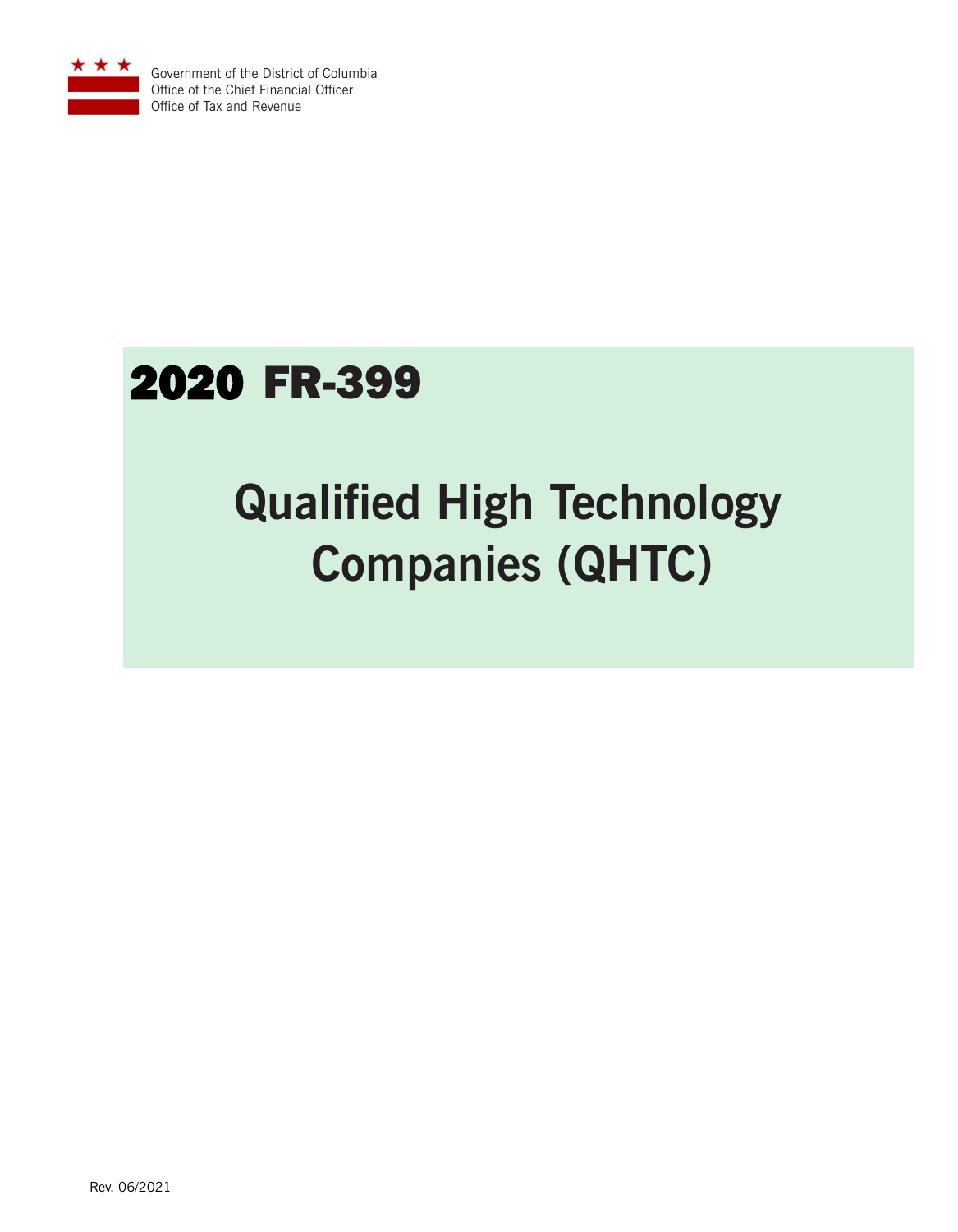## WHAT'S NEW

This FR-399 revision applies to tax years beginning after December 31, 2019.

The laws regarding Qualified High Technology Companies have changed substantially.

#### **Effective for tax years beginning after December 31, 2019:**

- The 6% QHTC tax rate, and the 15 million dollar franchise tax exemption have been eliminated. QHTCs are now taxed at the normal business franchise tax rate.
- The definition of a QHTC has been changed to require at least 10 qualified employees in the District instead of 2.
- The tax credit for QHTC employment relocation costs has been repealed. Accordingly, any carryforward credits cannot be claimed for tax year 2020 or subsequent tax years.
- The tax credit to QHTCs for retraining costs for qualified disadvantaged employees is now limited to \$10,000 for each qualified disadvantaged employee during the first 18 months of employment, and the carryforward provision of this credit has been repealed. Accordingly, any carryforward credits cannot be claimed for tax year 2020 or subsequent tax years.
- The carryforward provision of the tax credit to QHTCs for wages to qualified disadvantaged employees has been eliminated. Accordingly, any carryforward credits cannot be claimed for tax year 2020 or subsequent tax years.
- The IRC §179 depreciation deduction of up to \$40,000 for QHTCs has been eliminated. Under the general provision of DC Code § 47-1803.03(a)(18)(A), a QHTC's IRC §179 depreciation deduction is now limited to the lesser of \$25,000 or the actual cost of the property for the year the property is placed in service.
- The statutory provision regarding the rollover of capital gain from qualified QHTC stock to other qualified QHTC stock has been eliminated.
- The reduced tax on capital gain from the sale or exchange of a QHTC investment is suspended for tax years 2020-2024.
- The waiver of corporate income tax on a Qualified Social Commerce Company for 5 years from the date of commencing business has been eliminated.
- A QHTC cannot be the holder of a sports wagering license listed in DC Code § 36-621.05(b)(1).

#### **Effective July 1, 2021, the personal property tax exemption for QHTCs will be eliminated.**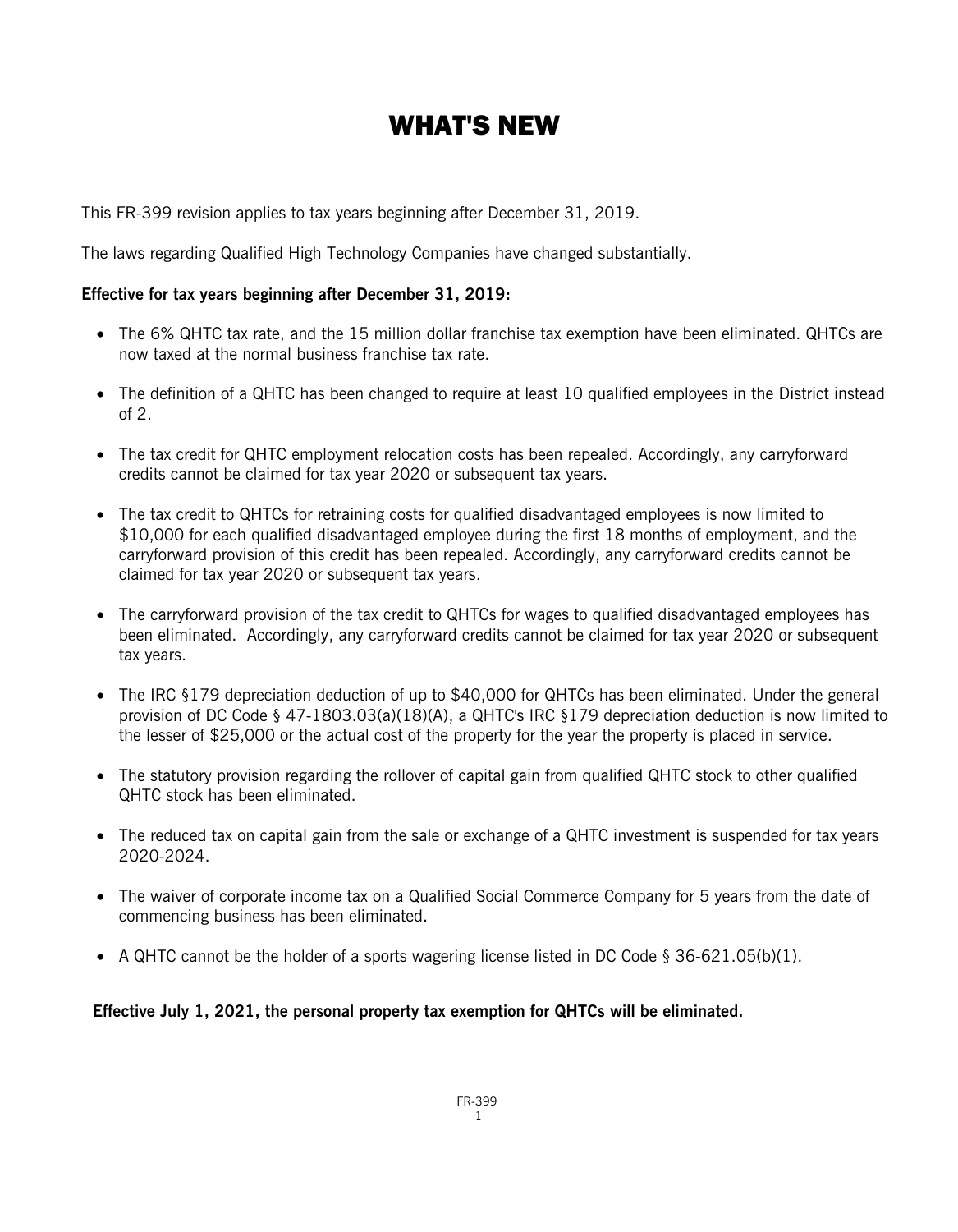### REMINDERS

**Effective January 1, 2019,** all taxpayers seeking QHTC related benefits must complete an online application to fulfill the self-certification requirement. The annual Certification process replaces the existing requirement of filing individual "QHTC Certs" with returns filed as "Certified QHTC." Self-Certification must be completed online at MyTax.DC.gov by an Owner, General Partner or Officer of the business who is authorized to sign.

**Effective October 1, 2019,** sales of certain property by QHTCs and sales of computer software, or hardware are no longer exempt from sales and use tax. All QHTC Exempt Purchases Certificates issued before October 1, 2019 were terminated as of that date.

#### **Who May Use the QHTC Self-Certification?**

Any business which qualifies and wishes to be certified as a Qualified High Technology Company.

#### **How Should a Company Submit the QHTC Self-Certification?**

The self-certification can only be submitted online as of January 1, 2019 via MyTax.DC.gov.

#### **Instructions for Completing the QHTC Self-Certification**

All benefit applications filed by QHTCs shall include, but are not limited to, the following information:

| a. | Taxpayer ID Number;                         | Τ.         | Amount of QHTC Exempt Sales/Purchases<br>from the prior year (broken down by period); |
|----|---------------------------------------------|------------|---------------------------------------------------------------------------------------|
| b. | Name;                                       | j.         | Number of QHTC employees hired;                                                       |
|    | Address;                                    | k.         | Number of QHTC employees hired                                                        |
| d. | Sales Tax Account Number                    |            | who are District residents;                                                           |
| e. | NAICS Code;                                 | ı.         | Schedules detailing QHTC employee credits;                                            |
| f. | Information demonstrating QHTC eligibility; | m.         | Number of QHTC jobs created in the past year,                                         |
| g. | First year certified as QHTC;               | n.         | Gross revenue; and                                                                    |
| h. | Explanation of principle business activity; | $\Omega$ . | Gross revenue earned from QHTC<br>activities in the District.                         |

#### **Any prior year returns or amendments to previous filings will follow the instructions outline in the following return form booklets:**

- Form D-20 -- DC Corporate Franchise Tax Return
- Form FR-800 -- DC Sales and Use Tax Return
- Form FP-31 -- DC Personal Property Tax Return
- Prior year return data, including but not limited to QHTC Revenues, Employee Credits, and Exemptions, will be requested for future certifications. The QHTC Self-Certification must be filed annually in order to obtain a QHTC certificate of benefits.

Self-certifying as a QHTC does not prohibit the Office of Tax and Revenue (OTR) from conducting an audit to ensure compliance with the relevant QHTC statutes and definitions.

If the accounting method used does not readily permit the verification of revenue for use in determining the status of a corporation as a QHTC, the corporation may petition for, of the Chief Financial Officer may use a cost of performance method described in DC Code § 47-1817.01a(b).

> FR-399 2

- Form D-65 -- DC Partnership Return
- Form D-40 -- Individual Income Tax Return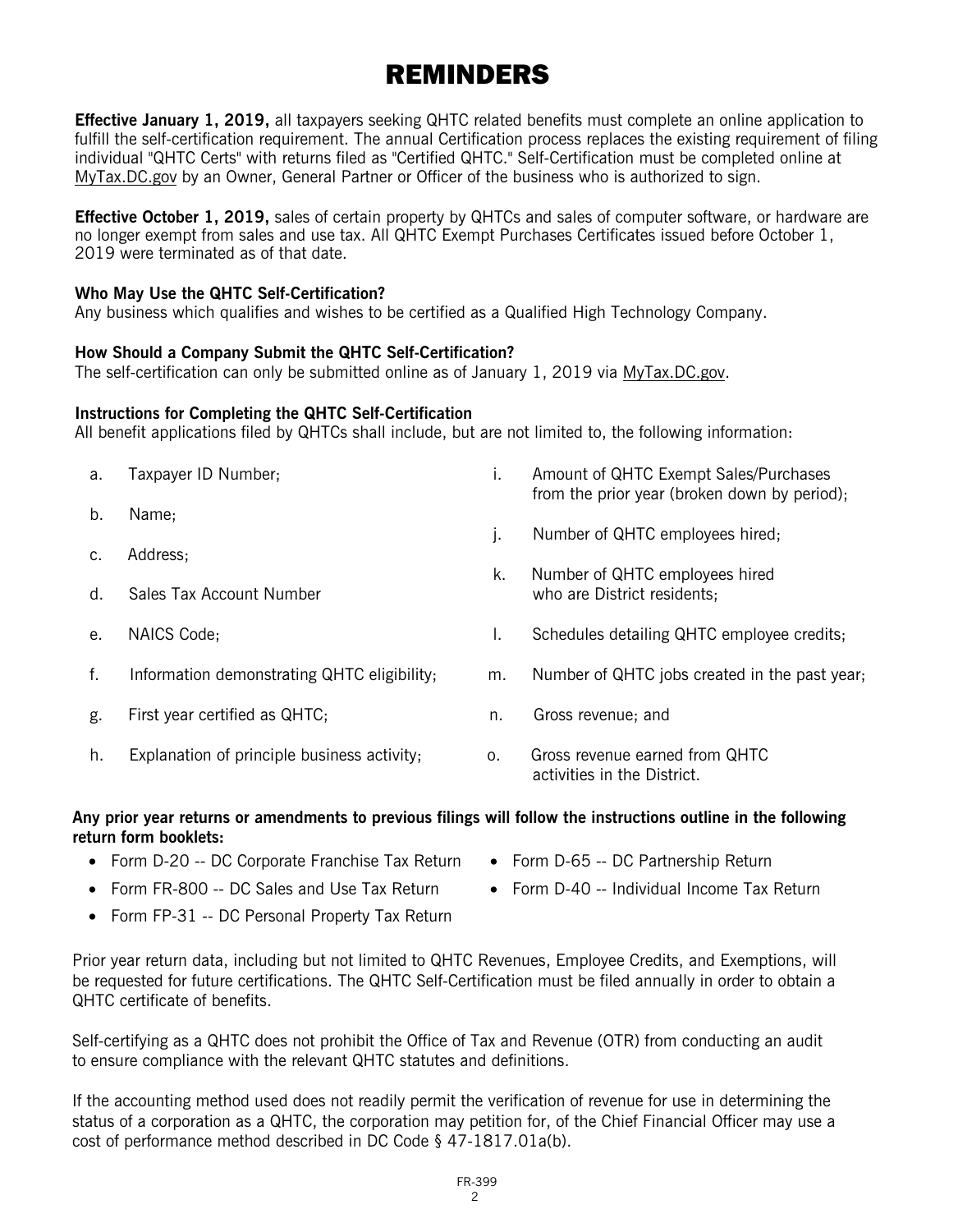## QUALIFIED HIGH TECHNOLOGY COMPANY TAX BENEFITS

The New E-Conomy Transformation Act of 2000 (the Act) granted certain tax benefits to QHTCs in the District of Columbia for tax years beginning after December 31, 2000.

The Qualified High Technology Clarification Act of 2014 (Title VII, Subtitle R of FY15 Budget Support Act of 2014, B20-750) updated qualification requirements and clarified certain provisions for QHTC's for tax years beginning after December 31, 2014.

The QHTC Tax Incentives Modification Amendment Act of 2020 (Title VII, Subtitle M of the FY21 Budget Support Act of 2020, B23-760) repealed or limited many tax benefits previously available to QHTCs and increased the number of required qualified employees for tax years beginning after December 3, 2019. This version of the FR-399 reflects those changes.

#### **A Qualified High Technology Company is one which --**

- a. Is an individual or entity organized for profit;
- b. Leases or owns an office in the District;
- c. Has 10 or more qualified employees in DC;
- d. Derives at least 51% of its gross revenues earned in the District from one or more of certain *permitted activities* defined in DC Code §47-1817.01(5)(A)(iii); and
- e. Is registered with the DC Government as a business in DC.

#### **A Qualified High Technology Company does not include --**

- a. An individual or entity that derives 51% or more of its gross revenues from the operation in the District of:
	- i. An online or brick and mortar retail store;
	- ii. An electronic equipment facility that is primarily occupied, or intended to be occupied, by electronic and computer equipment that provides electronic data switching, transmission, or telecommunication functions between computers, both inside and outside the facility;
	- iii. A building or construction company;
- b. A professional athletic team, as defined in DC Code §47-2002.05(a)(3);
- c. A business entity located in the DC Ballpark TIF Area, as defined in DC Code §2-1217.12; or
- d. A holder of a sports wagering license listed in DC Code §36-62.1.05(b)(1).

#### **Permitted Activities include --**

- 1. Internet-related services and sales:
	- a. Website design, maintenance, hosting, or operation;
- b. Internet-related training , consulting, advertising, or promotion services;
- c. The development, rental, lease, or sale of Internet-related applications, connectivity, or digital content; or
- d. Products and services that may be considered e-commerce;
- 2. Information and communication technologies, equipment and systems that involve advanced computer software and hardware, data processing, visualization technologies, or human interface technologies, whether deployed on the Internet or other electronic or digital media. Such technologies, whether deployed on the Internet or other electronic or digital media, shall include:
	- a. Operating and application software;
	- b. Internet-related services, including design, strategic planning, deployment, and management services and artificial intelligence;
	- c. Computer modeling and simulation;
	- d. High-level software languages;
	- e. Neural networks;
	- f. Processor architecture;
	- g. Animation and full-motion video;
	- h. Graphics hardware and software;
	- i. Speech and optical character recognition;
	- j. High volume information storage and retrieval;
	- k. Data compression; and
	- l. Multiplexing, digital signal processing and spectrum technologies.
- 3. Advanced materials and processing technologies, that involve the development, modification, or improvement of one or more materials or methods, to produce devices and structures with improved performance characteristics or special functional attributes, or to activate, speed up, or otherwise alter chemical, biochemical, or medical processes. Such materials and technologies shall include:
	- a. Metal alloys;
	- b. Metal matrix and ceramic composites;
	- c. Advanced polymers;
	- d. Thin films;
	- e. Membranes;
	- f. Superconductors;
	- g. Electronic and photonic reduction;
	- h. Pharmaceuticals; bioactive materials; bioprocessing; genetic engineering; catalysts;
	- i. Waste emissions reduction; and
	- j. Waste processing technologies.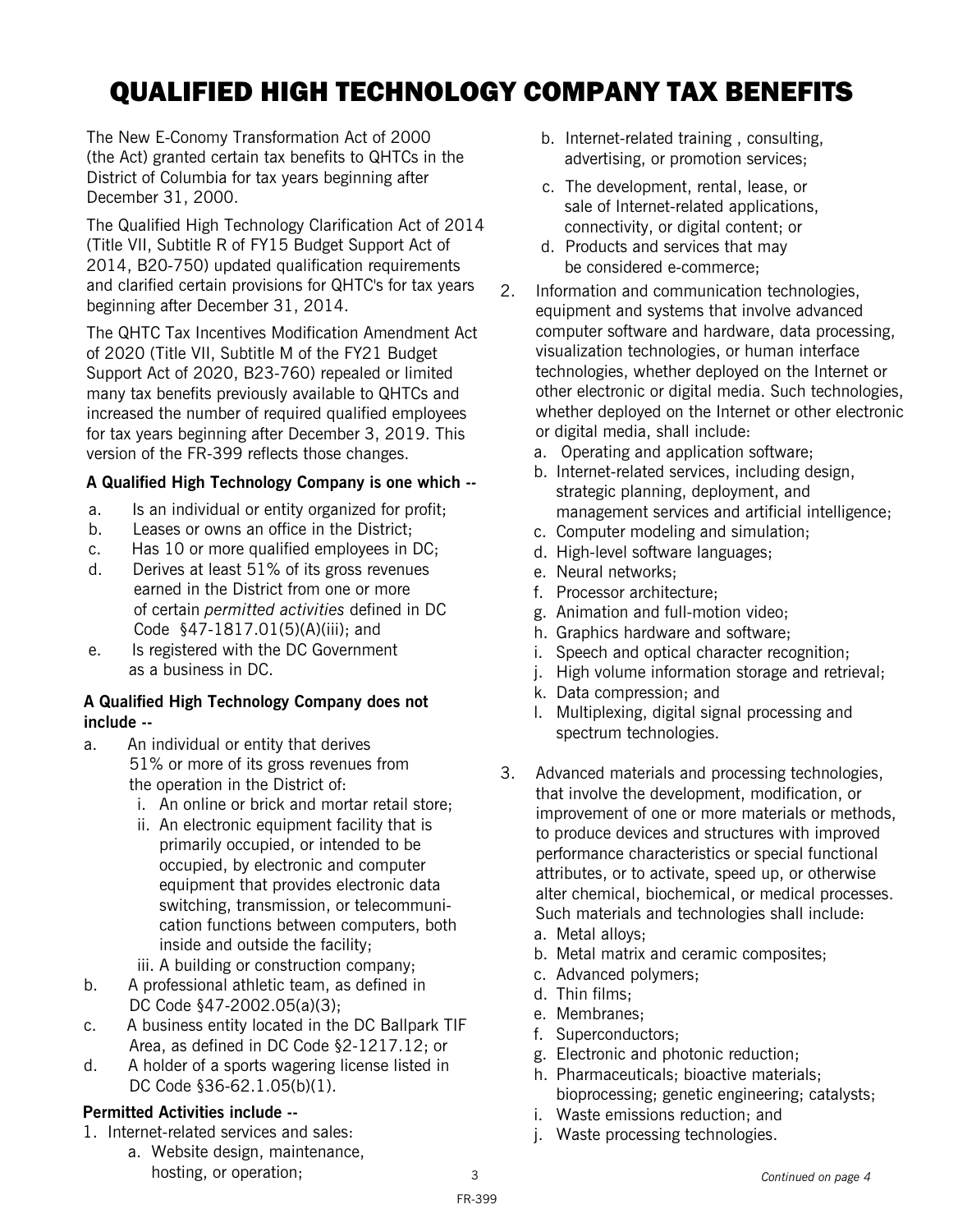#### **Permitted Activities include ---** *Continued from page 3.*

- 4. Engineering, production, biotechnology and defense technologies that involve knowledge-based control systems and architectures; advanced fabrication and design processes, equipment, and tools; propulsion, navigation, guidance, nautical, aeronautical and astronautical ground and airborne systems, instruments, and equipment. Such technologies include:
	- a. Computer-aided design and engineering;
	- b. Computer-integrated manufacturing;
	- c. Robotics and automated equipment;
	- d. Integrated circuit fabrication and test equipment;
	- e. Sensors;
	- f. Biosensors;
	- g. Signal and image processing;
	- h. Medical and scientific instruments;
	- i. Precision machining and forming;
	- j. Biological and genetic research equipment;
	- k. Environmental analysis, remediation, control and prevention equipment;
	- l. Defense command and control equipment;
	- m.Avionics and controls;
	- n. Guided missle and space vehicle propulsion units;
	- o. Military aircraft; space vehicles; and
	- p. Surveillance, tracking and defense warning systems.
- 5. Electronic and photonic devices and components for use in producing electronic, optoelectronic, mechanical equipment and products of electronic distribution with interactive media content. Such technologies include:
	- a. Microprocessors;
	- b. Logic chips;
	- c. Memory chips;
	- d. Lasers;
	- e. Printed circuit board technology;
	- f. Electroluminescent, liquid crystal, plasma and vacuum fluorescent displays;
	- g. Optical fibers;
	- h. Magnetic and optical information storage;
	- i. Optical instruments, lenses, filters;
	- j. Simplex and duplex data bases; and
	- k. Solar cells.

#### **TAX BENEFITS -- Incorporated QHTCs**

The various DC tax credits and other tax benefits available to incorporated QHTCs are --

Tax Credits for:

- Costs of retraining qualified disadvantaged employees;
- Wages paid to qualified disadvantaged employees; and
- Wages paid to qualified employees.

Other DC Tax Benefits:

• Reduction in real property tax for qualified leasehold improvements made by, or for, a QHTC tenant.

#### **TAX BENEFITS -- Unincorporated QHTCs**

The tax benefit available to an unincorporated QHTC is --

• Reduction in real property tax for qualified leasehold improvements made by, or for, a QHTC tenant.

#### **Claiming QHTC Tax Benefits -**

To be eligible to claim a tax credit or any of the other tax benefits available under the law/statute, a QHTC shall follow OTR's electronic self-certification process on MyTax.DC.gov. This replaces the prior requirement of filing individual "QHTC-CERTs" with returns filed as "Certified QHTC."

The QHTC Self-Certification requires that the company meets all of the conditions required of a QHTC. If the certification is not made in good faith, a penalty may be imposed. Incorporated QHTCs must complete the D-20, the D-20CR if applicable, and submit the Certification of Gross Revenue Worksheet from page 14 of the FR-399 Instruction booklet.

**Note: The QHTC indicator on returns must be filled in for QHTC status to be recognized.**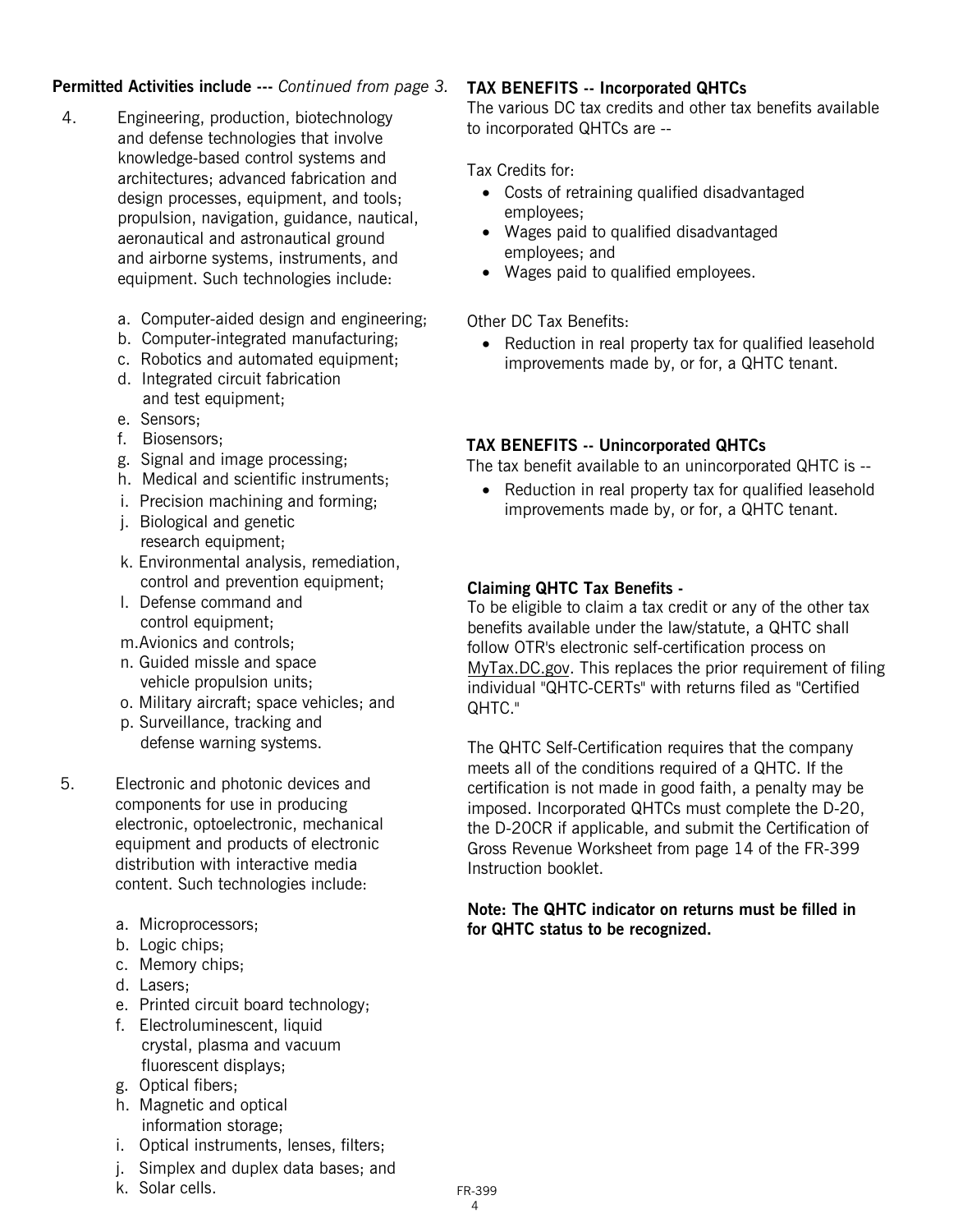#### **TAX CREDITS AVAILABLE TO INCORPORATED QHTCs --**

**I. Retraining Costs for Qualified Disadvantaged Employees DC Code §47-1817.04**

#### **A Qualified Disadvantaged Employee is:**

- a. A DC resident and
- b. A recipient of Temporary Assistance for Needy Families (TANF); or
- c. A recipient of TANF in the period immediately preceding employment; or
- d. A person released from incarceration within twenty-four months before the date of employment by a QHTC; or
- e. An employee hired, or relocated to DC, after December 31, 2000, and for whom a QHTC is eligible to claim the Welfare to Work Tax Credit or the Work Opportunity Tax Credit under IRC §51.

#### **The term "qualified disadvantaged employee" does not include:**

- a. A temporary or seasonal employee; or
- b. An employee employed as the result of:
- 1. The displacement of another employee;
- 2. A strike or lockout;
- 3. A layoff in which other employees are awaiting recall;
- 4. A reduction of the regular wages, benefits, or rights granted to other employees in similar jobs; or
- 5. A key employee.

#### **Retraining Expenses**

For tax years beginning after December 31, 2019, a QHTC may claim a credit against its DC corporate franchise tax for expenses it paid or incurred during the taxable year for retraining qualified disadvantaged employees. **This dollar limited credit may no longer be taken as a refundable credit, nor carried forward.** For corporate filers this and other QHTC credits are taken on a Form D-20 CR filed with Form D-20. The online QHTC Self-Certification requirement must be completed.

#### **Expenditures eligible for tax credit and paid by a QHTC to retrain a qualified disadvantaged employee are:**

- 1. Tuition, costs, or fees for credit or noncredit courses leading to academic degrees or certification of professional, technical. or administrative skills taken at a District-based, accredited college or university;
- 2. The cost of formally enrolling in training programs offered by non-profit training providers (including community or faith-based organizations) certified for providing training, or job-readiness preparation at skill levels suitable for immediate performance of entry-level jobs that are pre qualified by the DC Department of Employment Services and which are in demand among technology companies in general; FR-399
- 3. Eligible training programs, other than those at a District-based accredited college or university, which are pre-qualified by the DC Department of Employment Services;
- 4. Worker retraining programs taken through an apprenticeship agreement approved by the DC Apprenticeship Council.

#### **Limitations on the retraining tax credit**

The retraining credit is limited to \$10,000 for each qualified disadvantaged employee during the first 18 months of employment. If the amount of this credit exceeds the tax otherwise due from a QHTC, the unused amount of the credit may not be taken as a refundable credit nor carried forward.

#### **II. Wages Paid to Qualified Disadvantaged Employees**

A corporate QHTC is allowed a credit against its DC corporate franchise tax equal to fifty percent of the wages paid to a qualified disadvantaged employee, during the first 24 calendar months of employment. DC Code §47-1817.05

This credit will not be allowed if:

- 1. The QHTC grants the qualified employee lesser benefits or rights than it grants other employees in similar jobs; or
- 2. The qualified employee was employed as the result of:
	- a. The displacement of another employee;
	- b. A strike or lockout;
	- c. A layoff in which other employees are awaiting recall;
	- d. A reduction of the regular wages, benefits, or rights granted to other employees in similar jobs; or
	- e. The employee is a key employee.

#### **Limitations on the credit for wages paid to qualified disadvantaged employees**

The credit is limited to \$15,000 per year for each qualified disadvantaged employee.

If the amount of the wages credit exceeds the DC corporate franchise tax due from a QHTC, the unused credit may not be carried forward.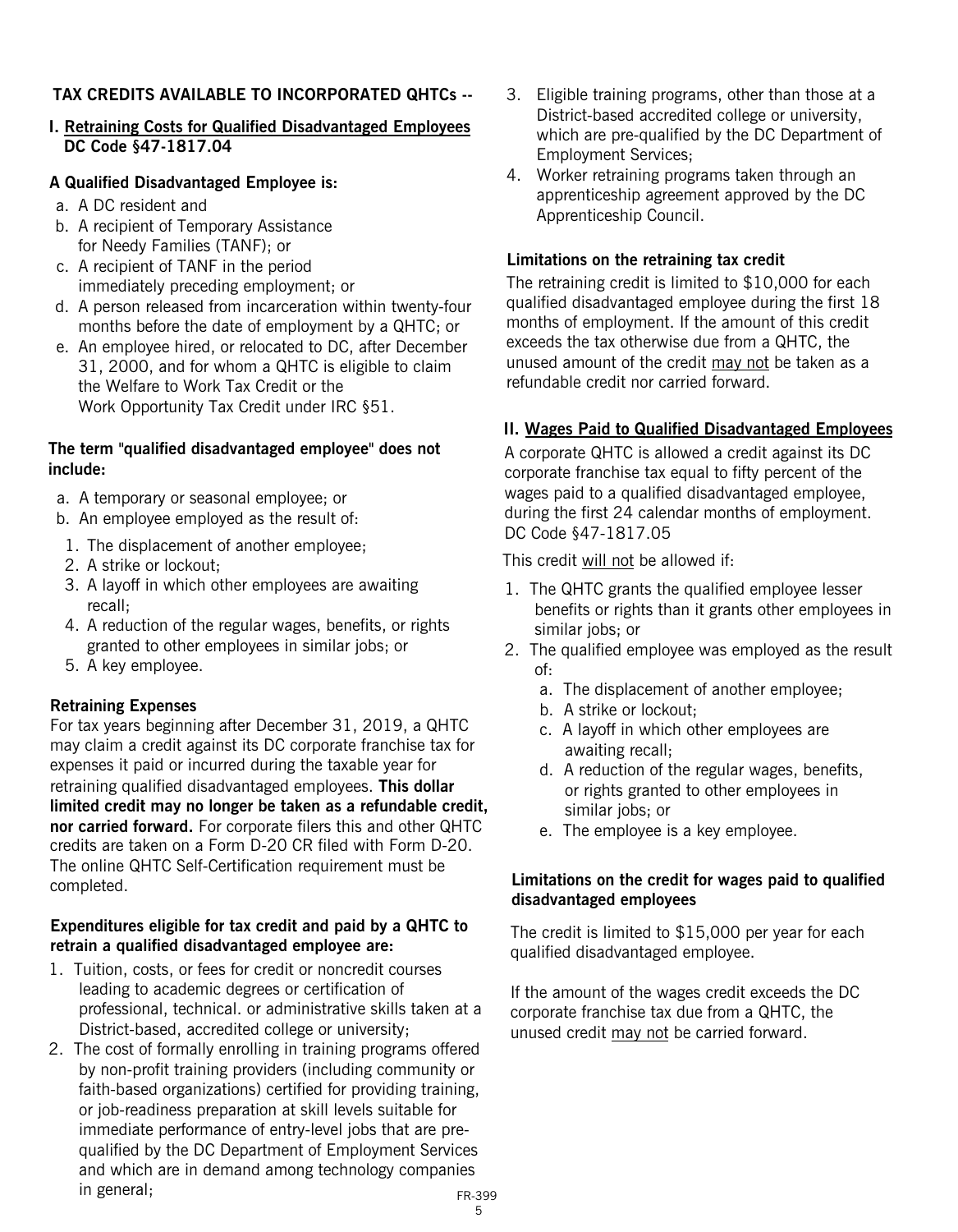#### **III. Wages Paid to Qualified Employees**

For tax years beginning after December 31, 2019, a corporate QHTC may claim a credit against its DC corporate franchise tax equal to five percent of the wages paid during the first 24 calendar months of employment to a qualified employee hired after December 31, 2017 and employed by it in DC in any of the listed permitted activities. DC Code §47-1817.03.

This credit will not be allowed if:

- 1. The QHTC grants the qualified employee lesser benefits or rights than it grants other employees in similar jobs; or
- 2. The qualified employee was employed as the result of:
	- a. The displacement of another employee;
	- b. A strike or lockout;
	- c. A layoff in which other employees are awaiting recall;
	- d. A reduction of the regular wages, benefits, or rights granted to other employees in similar jobs; or
	- e. The employee is a key employee.

#### **Limitations on the credit for wages paid to qualified employees**

The wages must be paid during the first 24 calendar months of employment to a qualified employee hired after December 31, 2017.

The credit may not exceed \$3,000 in a taxable year for each qualified employee.

If the amount of the credit exceeds the DC corporate franchise tax due the unused amount may be carried forward for ten years only if the qualified employee is hired before October 1, 2019.

#### **Qualified Employee**

A qualified employee is a person employed in DC by a QHTC for 35 hours or more per week in any of the permitted activities.

#### **Key Employee**

A key employee is:

- 1. A member of the board of directors of the QHTC; or
- 2. Directly or indirectly the owner of a majority of the QHTC's stock; or
- 3. Related to a member of the QHTC's board of directors or to a majority stockholder of the QHTC as a spouse or relative within the definition of "dependent" in IRC § 152.

#### **DC TAXES AND QHTCS**

#### **IV. Franchise Tax**

For taxable years beginning after December 31, 2019, QHTCs which are corporations are taxed at the normal corporate franchise tax rate.

Complete and submit Form D-20, corporation franchise tax return. Follow the specific line-byline instructions (Lines 1 through 48 in the D-20 instruction booklet.

Fill in the 'if Certified QHTC' oval on page 1 of Form D-20, and submit the filled-out Certification of Gross Revenue Worksheet on page 14 of the FR-399 QHTC instruction booklet.

Complete the online QHTC Self-Certification requirement. In addition, if you are claiming any QHTC Tax Credits, fill out and submit the D-20CR from the FR-399 QHTC instruction booklet, and Schedule UB from the D-20 instruction booklet.

#### **V. Personal Property Tax**

The personal property tax exemption for qualified tangible personal property (within the meaning of DC Code §47-1521(4)) purchased and used or held for use by a QHTC (corporate and unincorporated) is no longer available effective July 1, 2021.

#### **BUSINESS ASSET DEDUCTIONS AND QHTCs**

#### **VI. Deductions for Certain Depreciable Business Assets**

A QHTC may deduct the lesser of \$25,000 or the actual cost of personal property described in IRC Section 179(d)(1).

#### **VII. Unincorporated Business Franchise Tax**

**Exemption** A QHTC that is not a corporation is exempt from the unincorporated business franchise tax. However unincorporated QHTCs must file a D-65 Partnership Return, or a D-40 Individual Income Tax Return with Federal Schedule C attached. The online QHTC Self-Certification requirement must be completed.

#### **VIII. Capital Gain and QHTCs**

Qualified capital gain from the sale or exchange of a QHTC's capital assets is no longer exempt. For tax years beginning after December 31, 2019, the reduced 3% tax rate on a capital gain from the sale or exchange of a QHTC investment is suspended for tax years 2020-2024.

Rollover of capital gain from qualified stock to other qualified stock. The statutory provision regarding the rollover of capital gain from qualified QHTC stock to other qualified QHTC stock has been eliminated.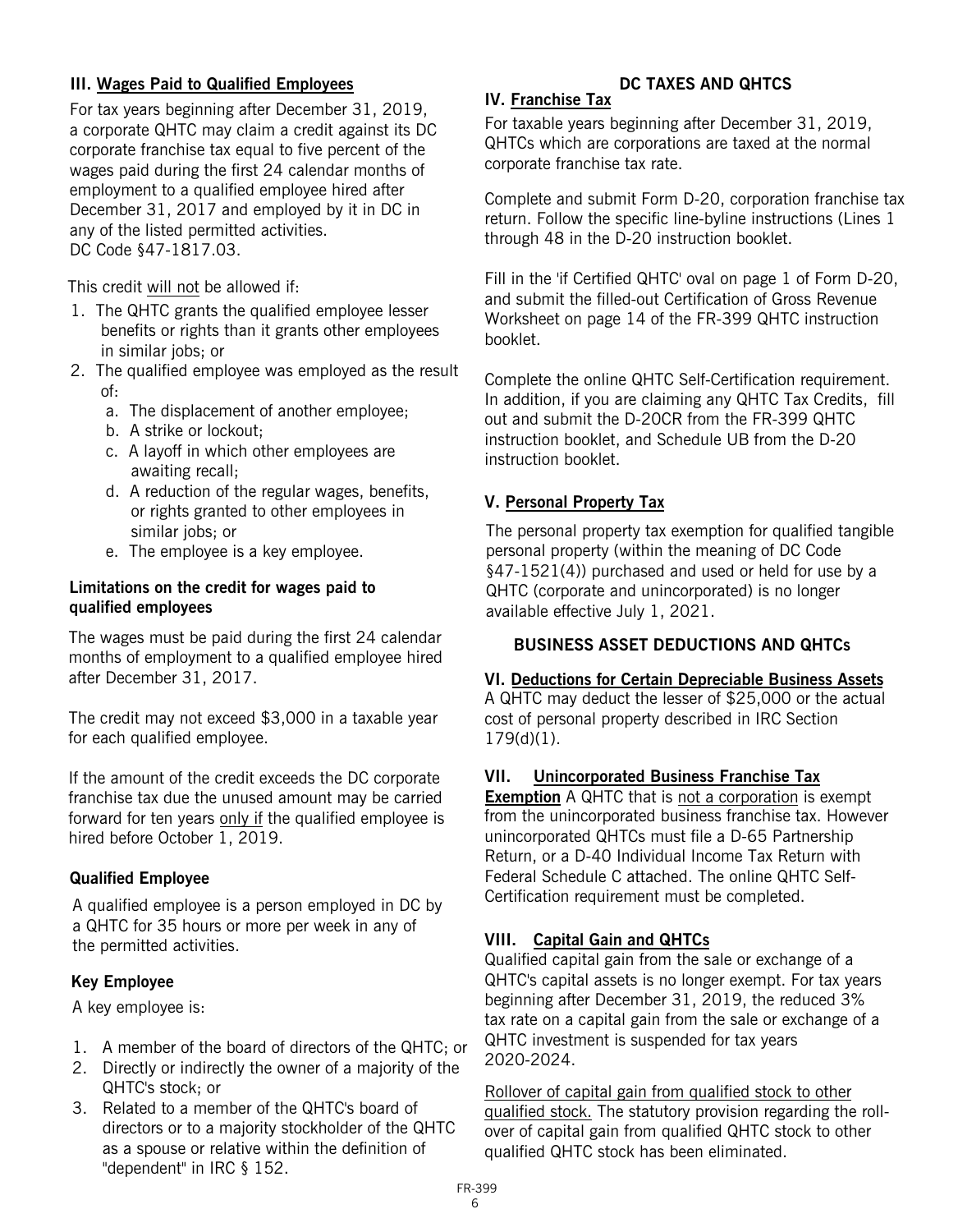#### QUALIFIED HIGH TECHNOLOGY COMPANY RETRAINING COSTS FOR QUALIFIED DISADVANTAGED EMPLOYEES

#### TAX CREDIT WORKSHEET

|                                                               | Employee<br>1 | Employee<br>2 | Employee<br>3 | Employee<br>4 | Employee<br>5 | Employee<br>6 | Employee<br>7 |
|---------------------------------------------------------------|---------------|---------------|---------------|---------------|---------------|---------------|---------------|
| 1. Employee's<br>Name                                         |               |               |               |               |               |               |               |
| 2. Employee's<br>Taxpayer<br>Identification<br>Number         |               |               |               |               |               |               |               |
| 3. Date employed<br>in District                               |               |               |               |               |               |               |               |
| 4. Training<br>Expense<br>(Note 1)                            |               |               |               |               |               |               |               |
| 5. Prior Year<br>Credit<br>(Note 2)                           |               |               |               |               |               |               |               |
| 6. Current Year<br>Credit<br>(Subtract line 5<br>from line 4) |               |               |               |               |               |               |               |

Note 1 – Total eligible retraining costs, not to exceed \$10,000, paid or incurred by a QHTC to retrain this Qualified Disadvantaged Employee in his or her first 18 months of employment in DC.

Note 2 – Qualified Disadvantaged Employee's Retraining Costs Tax Credit claimed for this employee in the prior year.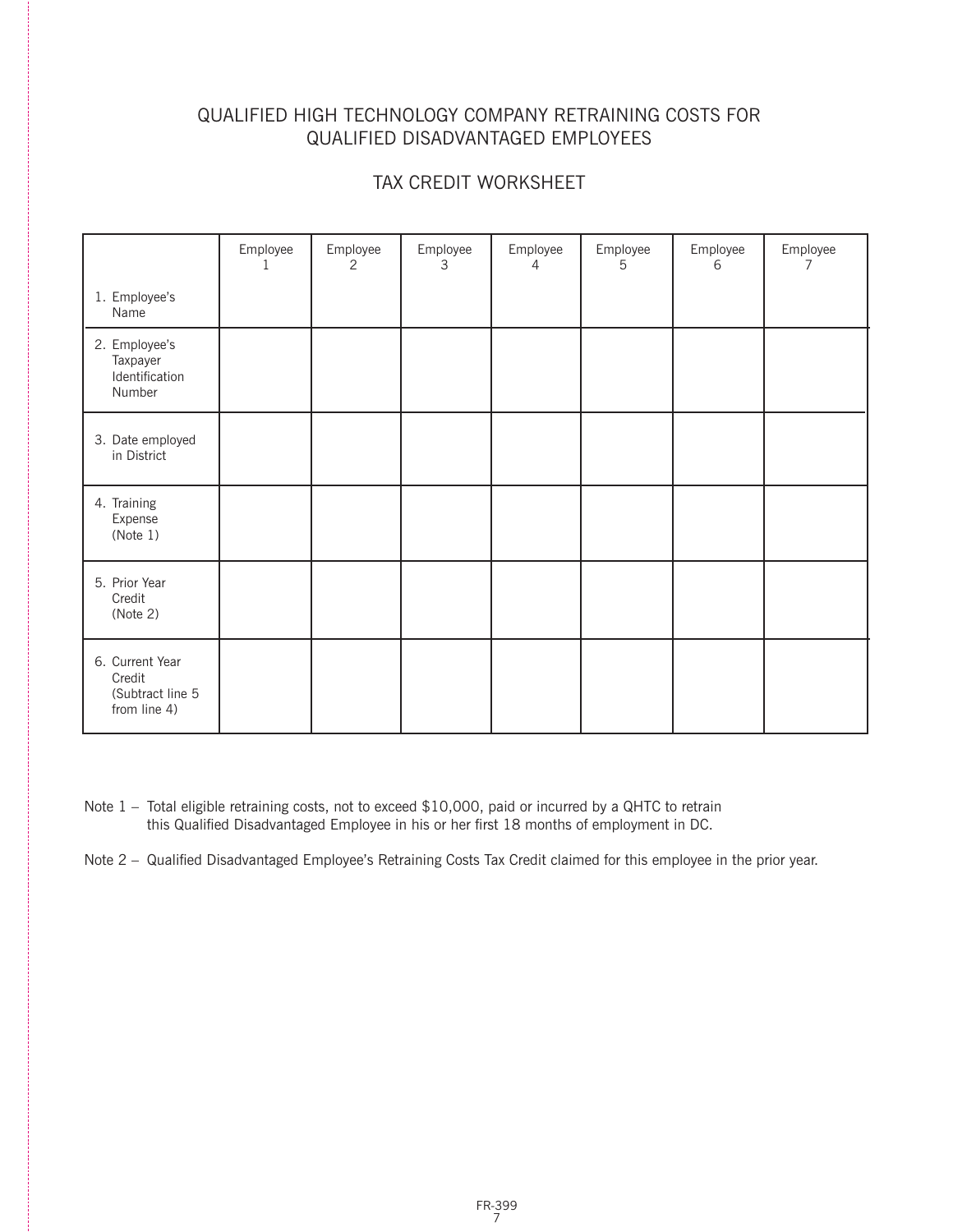| Government of the District of Columbia<br>Office of the Chief Financial Officer<br>Office of Tax and Revenue<br>∗<br>∗ |                                          |                                 | <b>TAX CREDIT FOR</b>                                | Qualified High Technology Company | RETRAINING COSTS                             |                                                       |                                    |                                                                                      |
|------------------------------------------------------------------------------------------------------------------------|------------------------------------------|---------------------------------|------------------------------------------------------|-----------------------------------|----------------------------------------------|-------------------------------------------------------|------------------------------------|--------------------------------------------------------------------------------------|
| FP-332                                                                                                                 |                                          | Company Name and Address:       |                                                      |                                   |                                              |                                                       |                                    | <b>Q</b>                                                                             |
|                                                                                                                        |                                          | Taxpayer Identification Number: |                                                      |                                   |                                              |                                                       |                                    |                                                                                      |
|                                                                                                                        |                                          |                                 |                                                      | <b>COLUMN A</b>                   | <b>COLUMN B</b>                              | <b>COLUMN C</b>                                       | <b>COLUMN D</b>                    | <b>COLUMN E</b>                                                                      |
| EMPLOYEE'S NAME                                                                                                        | TAXPAYER IDENTIFICATION<br><b>NUMBER</b> | EMPLOYMENT<br>DATE OF           | <b>NUMBER OF</b><br><b>EMPLOYED</b><br><b>MONTHS</b> | RETRAINING<br>COSTS               | <b>ALLOWABLE</b><br>MAXIMUM<br><b>AMOUNT</b> | OR COL. B, WHICH-<br>AMOUNT IN COL. A<br>EVER IS LESS | PRIOR YEAR<br>CLAIMED IN<br>AMOUNT | AVAILABLE FOR CREDIT<br>(COL. C MINUS COL. D)<br>RETRAINING COSTS<br>IN CURRENT YEAR |
| H                                                                                                                      |                                          |                                 |                                                      | $\theta$                          | \$10,000.                                    | $\pmb{\leftrightarrow}$                               | $\theta$                           | ↮                                                                                    |
| $\overline{\mathbf{a}}$                                                                                                |                                          |                                 |                                                      | ↮                                 | \$10,000.                                    | $\pmb{\varphi}$                                       | $\theta$                           | ↮                                                                                    |
| $\dot{\mathsf{c}}$                                                                                                     |                                          |                                 |                                                      | ↮                                 | \$10,000.                                    | $\pmb{\varphi}$                                       | $\theta$                           | $\pmb{\varphi}$                                                                      |
| 4                                                                                                                      |                                          |                                 |                                                      | $\pmb{\leftrightarrow}$           | \$10,000.                                    | $\pmb{\varphi}$                                       | $\theta$                           | $\pmb{\varphi}$                                                                      |
| ιΩ                                                                                                                     |                                          |                                 |                                                      | $\theta$                          | \$10,000.                                    | $\pmb{\leftrightarrow}$                               | $\theta$                           | $\Theta$                                                                             |
| ق                                                                                                                      |                                          |                                 |                                                      | $\theta$                          | \$10,000.                                    | $\Theta$                                              | $\theta$                           | $\Theta$                                                                             |
| $\ddot{\sim}$                                                                                                          |                                          |                                 |                                                      | ↮                                 | \$10,000.                                    | ↮                                                     | $\theta$                           | ↮                                                                                    |
| $\rm \dot{\infty}$                                                                                                     |                                          |                                 |                                                      | $\theta$                          | \$10,000.                                    | $\pmb{\varphi}$                                       | $\theta$                           | $\pmb{\varphi}$                                                                      |
| တ                                                                                                                      |                                          |                                 |                                                      | ↮                                 | \$10,000.                                    | $\pmb{\leftrightarrow}$                               | ↮                                  | ↮                                                                                    |
| $\overline{10}$ .                                                                                                      |                                          |                                 |                                                      | $\theta$                          | \$10,000.                                    | ↮                                                     | $\theta$                           | ↮                                                                                    |
| $\overline{1}$                                                                                                         |                                          |                                 |                                                      | $\theta$                          | \$10,000.                                    | $\pmb{\leftrightarrow}$                               | $\theta$                           | ↮                                                                                    |
| <b>12. TOTALS</b>                                                                                                      |                                          |                                 |                                                      | ↮                                 |                                              | ↮                                                     | ↮                                  |                                                                                      |
| 13. CURRENT YEAR RETRAINING COSTS AVAILABLE FOR TAX CREDIT                                                             |                                          |                                 |                                                      |                                   |                                              |                                                       |                                    | ↮                                                                                    |
| Under penalty of perjury, I declare that I have examined this claim and, to the                                        |                                          |                                 | best of my knowledge, it is correct.                 |                                   |                                              |                                                       |                                    |                                                                                      |
|                                                                                                                        |                                          |                                 |                                                      |                                   |                                              |                                                       |                                    |                                                                                      |
| Signature of Owner or Officer                                                                                          |                                          | Com                             | pany Name                                            |                                   | Date                                         |                                                       |                                    |                                                                                      |
| Company's Address                                                                                                      |                                          | <b>Telephone Number</b>         |                                                      |                                   | Email Address                                |                                                       |                                    |                                                                                      |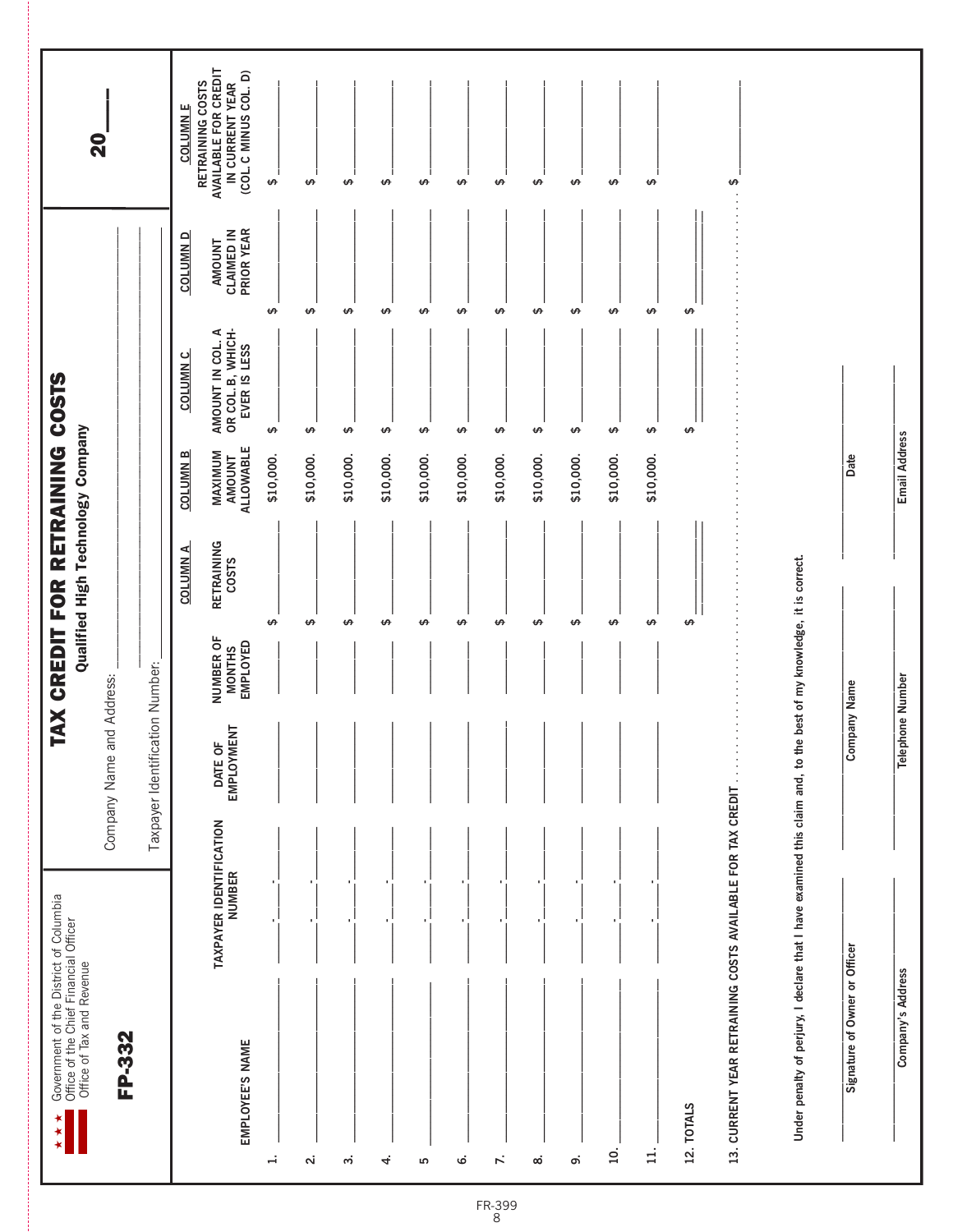#### INSTRUCTIONS FOR FORM FP-332

Enter the beginning and ending dates of the tax year, the company name and the Taxpayer Identification Number.

#### **WHO MAY USE THE FORM FP-332?**

A business which is a corporation and which is a certified Qualified High Technology Company may claim a partial refund of the retraining costs tax credit.

#### A Qualified High Technology Company (QHTC) is one which –

- a) Is an individual or entity organized for profit;
- b) Leases or owns an office in the District of Columbia (DC);
- c) Has 10 or more qualified employees in the District;
- d) Derives at least 51% of its gross revenues earned in the District from one or more of certain "permitted" activities\* (DC Code §47-1817.01(5)(A)(iii)); and
- e) Is registered with the DC Government as a business in DC.

#### A Qualified High Technology Company (QHTC) does not include –

- a) An individual or entity that derives 51% or more of its gross revenues from the operation in the District of:
- (i) An online or brick and mortar retail store;
- (ii) An electronic equipment facility that is primarily occupied, or intended to be occupied, by electronic and computer equipment that provides electronic data switching, transmission, or telecommunication functions between computers, both inside and outside the facility;
- (iii) A building or construction company;
- b) A professional athletic team, as defined in DC Code §47-2002.05(a)(3);
- c) A business entity located in the DC Ballpark TIF Area, as defined in DC Code §2-1217.12; or
- d) A holder of a sports wagering license listed in DC Code §36-621.05(b)(1).

#### **HOW AND WHEN TO FILE**

To claim the retraining costs tax credit, a Qualified High Technology Company that is a corporation must complete the online self-certification requirement and attach the following to the Form D-20:

- Form D-20CR, QHTC Corporate Business Tax Credits;
- QHTC Certification of Gross Revenue;
- Schedule UB; and
- Form FP-332, Claim for Refund of Retraining Costs.

Fill in the QHTC oval on the Form D-20.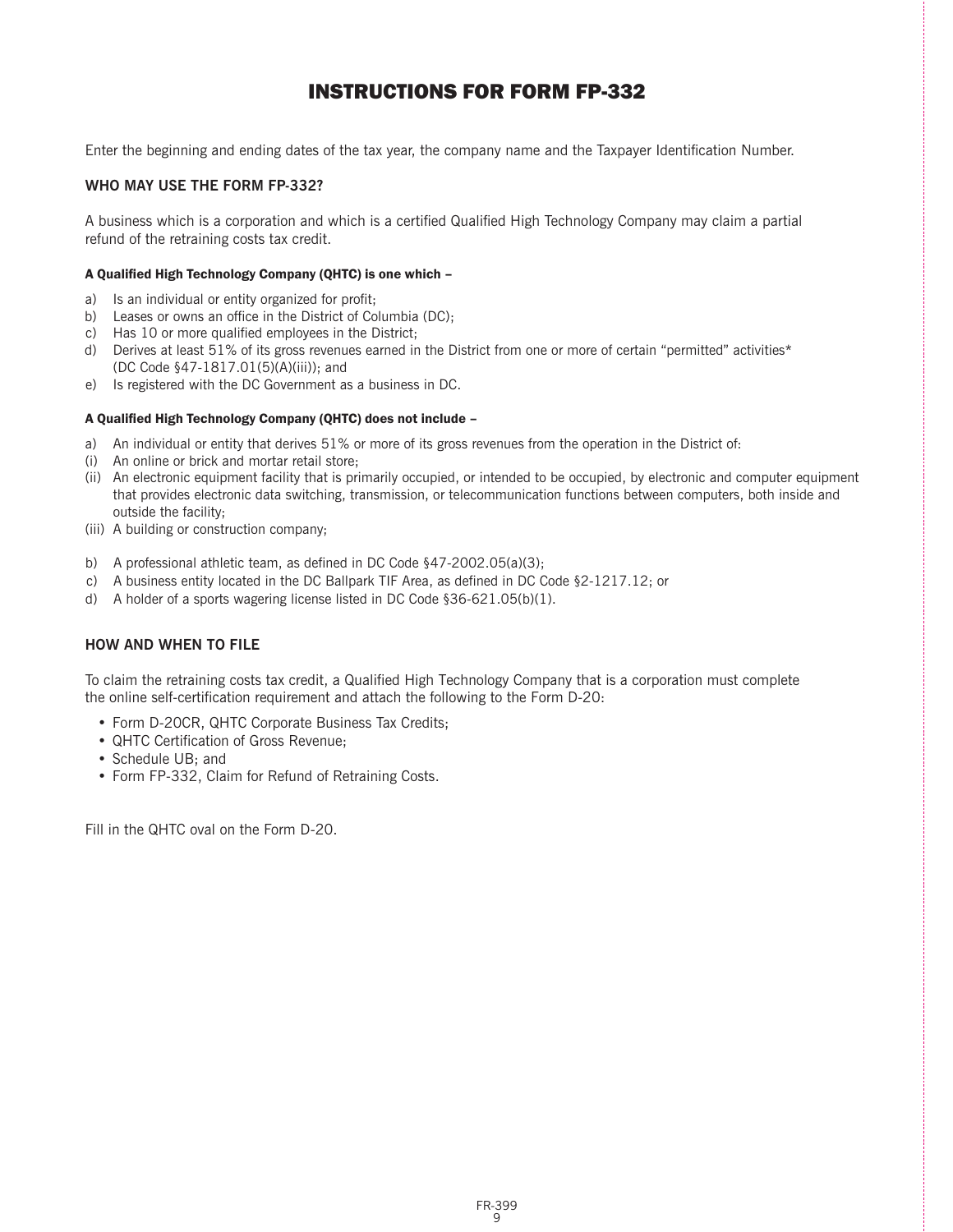| Government of the District of Columbia<br>Office of the Chief Financial Officer<br>Office of Tax and Revenue<br>* * * |                      | TAX CREDIT FOR WAGES PAID TO QUALIFIED EMPLOYEES | Qualified High Technology Company |                          |                                                   |                                               | $\overline{\mathbf{S}}$ |
|-----------------------------------------------------------------------------------------------------------------------|----------------------|--------------------------------------------------|-----------------------------------|--------------------------|---------------------------------------------------|-----------------------------------------------|-------------------------|
| FP-333                                                                                                                |                      | Company Name and Address:                        |                                   |                          |                                                   |                                               |                         |
|                                                                                                                       |                      | Taxpayer Identification Number:                  |                                   |                          |                                                   |                                               |                         |
|                                                                                                                       |                      |                                                  | <b>COLUMNA</b>                    | <b>COLUMN B</b>          | <b>COLUMN C</b>                                   | <b>COLUMN D</b>                               |                         |
| <b>TAXPAYER IDENTIFICATION</b><br><b>NUMBER</b><br>EMPLOYEE'S NAME                                                    | <b>HIRED</b><br>DATE | CALENDAR<br>MONTHS FROM<br>DATE HIRED            | <b>WAGES PAID</b><br>THIS YEAR    | MAXIMUM<br><b>AMOUNT</b> | COL. A OR AMOUNT<br>OF COL. B<br>LESSOR OF 5 % OF | QHTC ACTIVITIES<br>EMPLOYED ON<br>IN DISTRICT |                         |
| H                                                                                                                     |                      |                                                  | $\pmb{\leftrightarrow}$           | \$3,000.                 | $\pmb{\leftrightarrow}$                           |                                               |                         |
| $\mathbf{a}$                                                                                                          |                      |                                                  | ↮                                 | \$3,000.                 | ₩                                                 |                                               |                         |
| $\dot{\mathsf m}$                                                                                                     |                      |                                                  | $\pmb{\leftrightarrow}$           | \$3,000.                 | $\pmb{\leftrightarrow}$                           |                                               |                         |
| 4                                                                                                                     |                      |                                                  | ↮                                 | \$3000.                  | ₩,                                                |                                               |                         |
| ம                                                                                                                     |                      |                                                  | ₩,                                | \$3,000.                 | $\theta$                                          |                                               |                         |
| ق                                                                                                                     |                      |                                                  | $\pmb{\leftrightarrow}$           | \$3,000.                 | $\pmb{\leftrightarrow}$                           |                                               |                         |
| $\mathbf{r}$                                                                                                          |                      |                                                  | $\Theta$                          | \$3,000.                 | ക്                                                |                                               |                         |
| ထံ                                                                                                                    |                      |                                                  | ₩                                 | \$3,000.                 | $\theta$                                          |                                               |                         |
| ெ                                                                                                                     |                      |                                                  | $\theta$                          | \$3,000.                 | $\pmb{\varphi}$                                   |                                               |                         |
| 10.                                                                                                                   |                      |                                                  | $\pmb{\varphi}$                   | \$3,000.                 | $\pmb{\varphi}$                                   |                                               |                         |
| $\Xi$                                                                                                                 |                      |                                                  | ₩                                 | \$3,000.                 | ₩,                                                |                                               |                         |
| 12. TOTALS                                                                                                            |                      |                                                  | ↮                                 |                          | ↮                                                 |                                               |                         |
| 13. CURRENT YEAR TAX CREDIT FOR WAGES PAID TO QUALIFIED EMPLOYEES                                                     |                      |                                                  |                                   |                          | لمه                                               |                                               |                         |
| Under penalty of perjury, I declare that I have examined this claim and, to the best of my knowledge, it is correct.  |                      |                                                  |                                   |                          |                                                   |                                               |                         |
| Signature of Owner or Officer                                                                                         |                      | <b>Company Name</b>                              |                                   | Date                     |                                                   |                                               |                         |
| Company's Address                                                                                                     |                      | <b>Telephone Number</b>                          |                                   | Email Address            |                                                   |                                               |                         |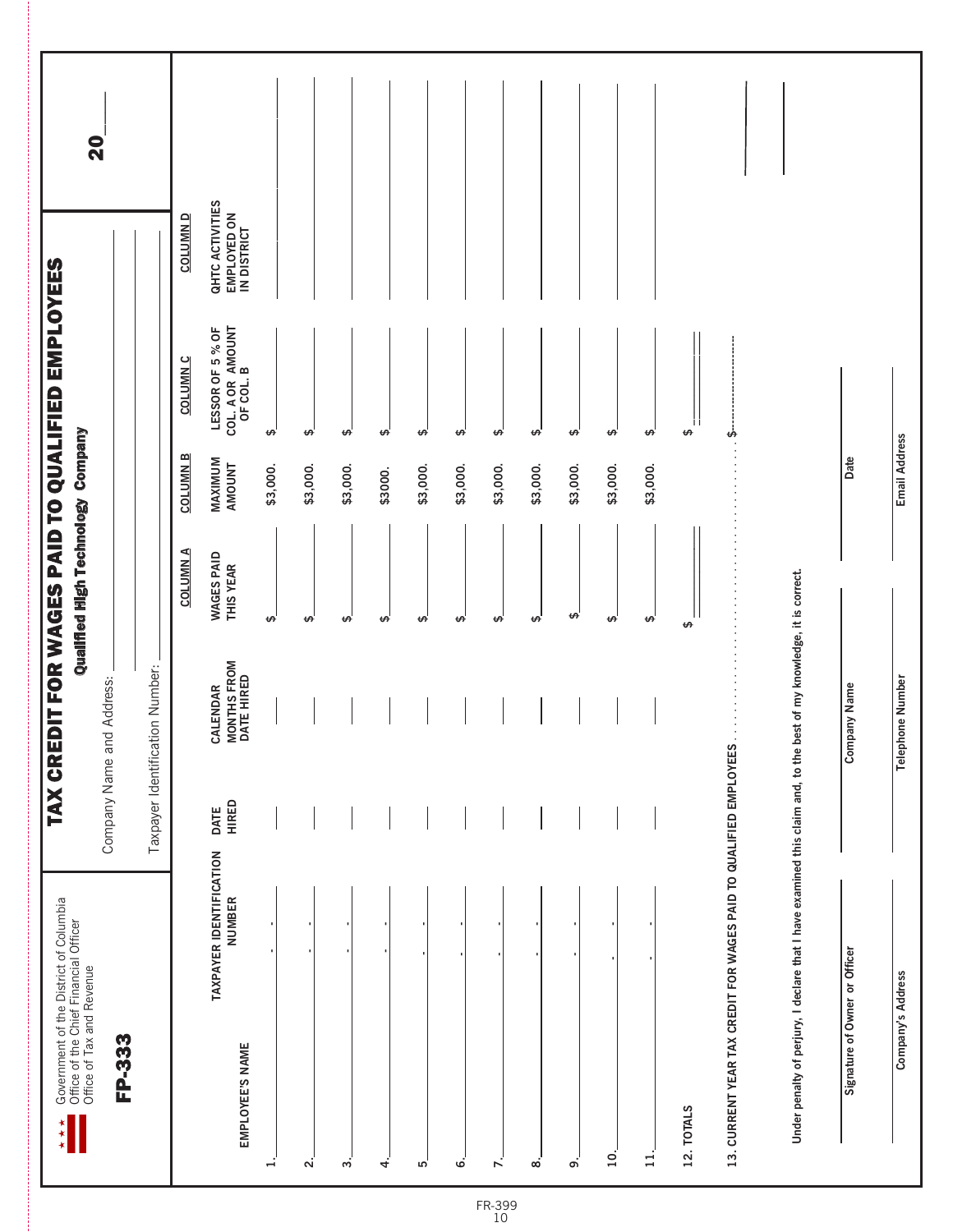#### INSTRUCTIONS FOR FORM FP-333

Enter the beginning and ending dates of the tax year, the company name and the Taxpayer Identification Number.

#### **WHO MAY USE THE FORM FP-333?**

A business which is a corporation and which is a certified Qualified High Technology Company (QHTC) may claim a nonrefundable tax credit against tax imposed by Section 47-1807.02 for wages paid to a qualified employee who is employed in the District by a QHTC on qualified high technology activities.

#### A Qualified High Technology Company (QHTC) is one which –

- a) Is an individual or entity organized for profit;
- b) Leases or owns an office in the District of Columbia (DC);
- c) Has 10 or more qualified employees in the District;
- d) Derives at least 51% of its gross revenues earned in the District from one or more of certain "permitted" activities\* (DC Code §47- 1817.01(5)(A)(iii)); and
- e) Is registered with the DC Government as a business in DC.

#### A Qualified High Technology Company (QHTC) does not include –

- a) An individual or entity that derives 51% or more of its gross revenues from the operation in the District of:
	- (i) An online or brick and mortar retail store;
		- (ii) An electronic equipment facility that is primarily occupied, or intended to be occupied, by electronic and computer equipment that provides electronic data switching, transmission, or telecommunication functions between computers, both inside and outside the facility;
		- (iii) A building or construction company;
- b) A professional athletic team, as defined in DC Code §47- 2002.05(a)(3);
- c) A business entity located in the DC Ballpark TIF Area, as defined in DC Code  $\S2-1217.12$ ;
- d) A holder of a sports wagering license listed in DC Code § 36-621.05(b)(1).

#### **HOW AND WHEN TO FILE**

To claim this tax credit for wages paid to employees a Qualified High Technology Company that is a corporation must complete the online QHTC self-certification requirement and attach the following to the Form D-20:

- Form D-20CR, QHTC Corporate Business Tax Credits;
- QHTC Certification of Gross Revenue;
- Schedule UB; and
- Form FP-333, Claim for Tax Credit for Wages Paid to Qualified Employees, if claiming tax credit for wages paid to qualified employees.

Fill in the QHTC oval on the Form D-20.

Except as provided in District of Columbia Code §47-1817.03(b), the tax credit for wages paid to qualified employees that is allowed against the tax imposed by District of Columbia Code §47-1807.02, is the lesser of the 5% of the wages paid during the first 24 calendar months of employment to a qualified employee, or \$3,000 in a taxable year.

If the amount of credit allowable under District of Columbia Code §47-1817.03(a) exceeds the tax otherwise due from a Qualified High Technology Company, the unused amount of the credit may be carried forward for 10 years only for qualified employees hired before October 1, 2019. For qualified employees hired after October 1, 2019, the unused amount of this credit may not be carried forward.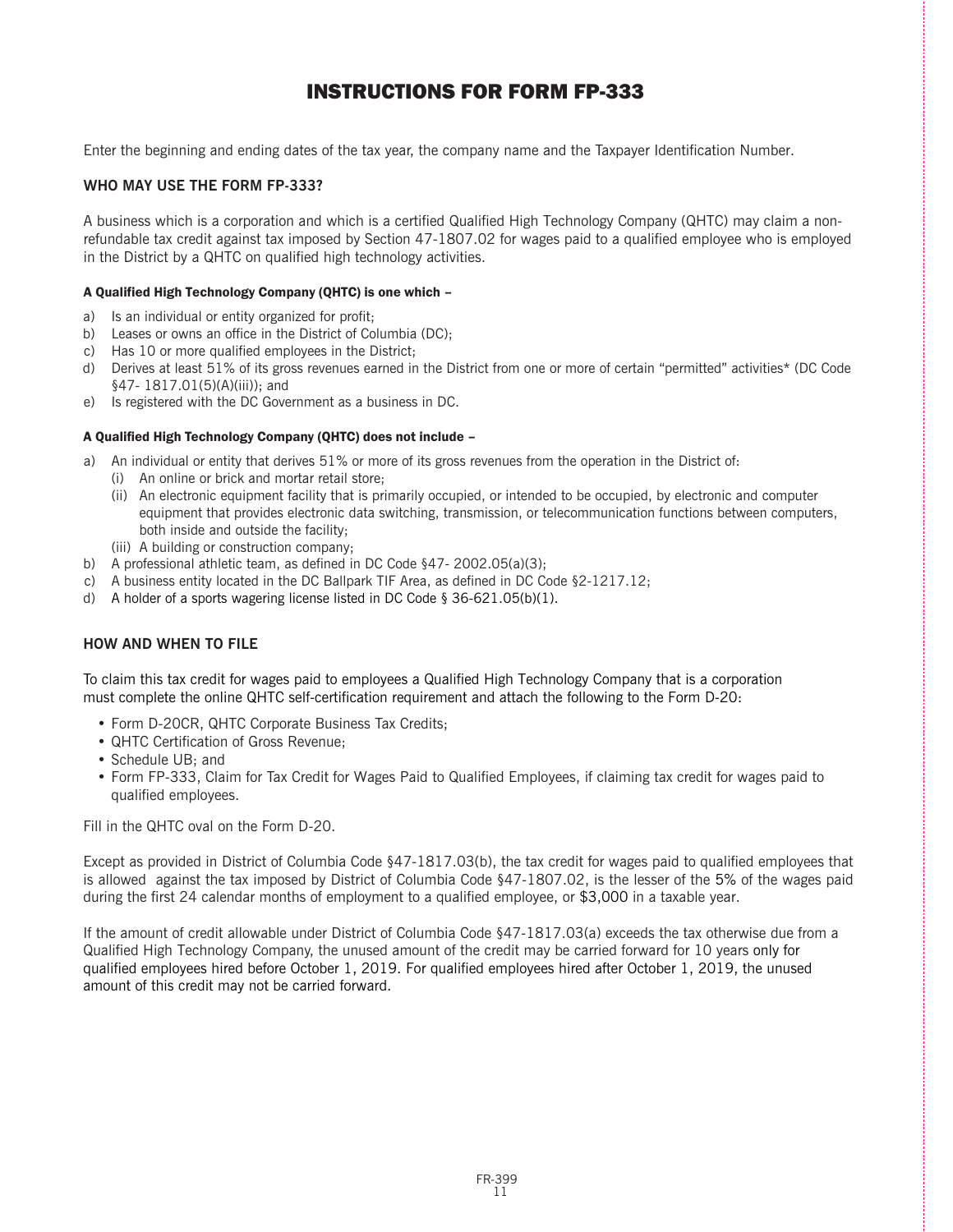| Government of the District of Columbia<br>Officer Of the Chief Financial Officer<br>Office of Tax and Revenue        | <b>TAX CRED</b>      |                                               | Qualified High Technology Company<br><b>EMPLOYEES</b> |                   | IT FOR WAGES PAID TO QUALIFIED DISADVANTAGED       |                                               | 20 |
|----------------------------------------------------------------------------------------------------------------------|----------------------|-----------------------------------------------|-------------------------------------------------------|-------------------|----------------------------------------------------|-----------------------------------------------|----|
| FP-334                                                                                                               |                      | Company Name and Address:                     |                                                       |                   |                                                    |                                               |    |
|                                                                                                                      |                      |                                               | <b>COLUMNA</b>                                        | <b>COLUMN B</b>   | <b>COLUMN C</b>                                    | <b>COLUMN D</b>                               |    |
| TAXPAYER IDENTIFICATION<br><b>NUMBER</b><br>EMPLOYEE'S NAME                                                          | <b>HIRED</b><br>DATE | <b>MONTHS FROM<br/>DATE HIRED</b><br>CALENDAR | <b>WAGES PAID</b><br>THIS YEAR                        | MAXIMUM<br>AMOUNT | LESSOR OF 50 % OF<br>COL. A OR AMOUNT<br>OF COL. B | QHTC ACTIVITIES<br>EMPLOYED ON<br>IN DISTRICT |    |
| ≓                                                                                                                    |                      |                                               | $\Theta$                                              | \$15,000.         | $\overline{\mathbf{v}}$                            |                                               |    |
| Νi                                                                                                                   |                      |                                               | ₩                                                     | \$15,000.         | $\pmb{\leftrightarrow}$                            |                                               |    |
| ω.                                                                                                                   |                      |                                               | $\theta$                                              | \$15,000.         | ₩,                                                 |                                               |    |
| 4.                                                                                                                   |                      |                                               | ₩                                                     | \$15,000.         | ₩                                                  |                                               |    |
| ທ່                                                                                                                   |                      |                                               | ₩                                                     | \$15,000.         | ₩                                                  |                                               |    |
| ق                                                                                                                    |                      |                                               | $\theta$                                              | \$15,000.         | ₩                                                  |                                               |    |
| $\mathbf{r}$                                                                                                         |                      |                                               | ₩,                                                    | \$15,000.         | ₩,                                                 |                                               |    |
| ∞                                                                                                                    |                      |                                               | $\pmb{\varphi}$                                       | \$15,000.         | $\theta$                                           |                                               |    |
| ດ່                                                                                                                   |                      |                                               | $\theta$                                              | \$15,000.         | $\theta$                                           |                                               |    |
| $\overline{10}$ .                                                                                                    |                      |                                               | ക്                                                    | \$15,000.         | $\theta$                                           |                                               |    |
| ∄                                                                                                                    |                      |                                               | ₩,                                                    | \$15,000.         | $\theta$                                           |                                               |    |
| 12. TOTALS                                                                                                           |                      |                                               | ↮                                                     |                   | ↮                                                  |                                               |    |
| 13. CURRENT YEAR TAX CREDIT FOR WAGES PAID TO QUALIFIED EMPLOYEES                                                    |                      |                                               |                                                       |                   | டி்                                                |                                               |    |
| Under penalty of perjury, I declare that I have examined this claim and, to the best of my knowledge, it is correct. |                      |                                               |                                                       |                   |                                                    |                                               |    |
| Signature of Owner or Officer                                                                                        |                      | <b>Company Name</b>                           |                                                       | Date              |                                                    |                                               |    |
| Company's Address                                                                                                    |                      | <b>Telephone Number</b>                       |                                                       | Email Address     |                                                    |                                               |    |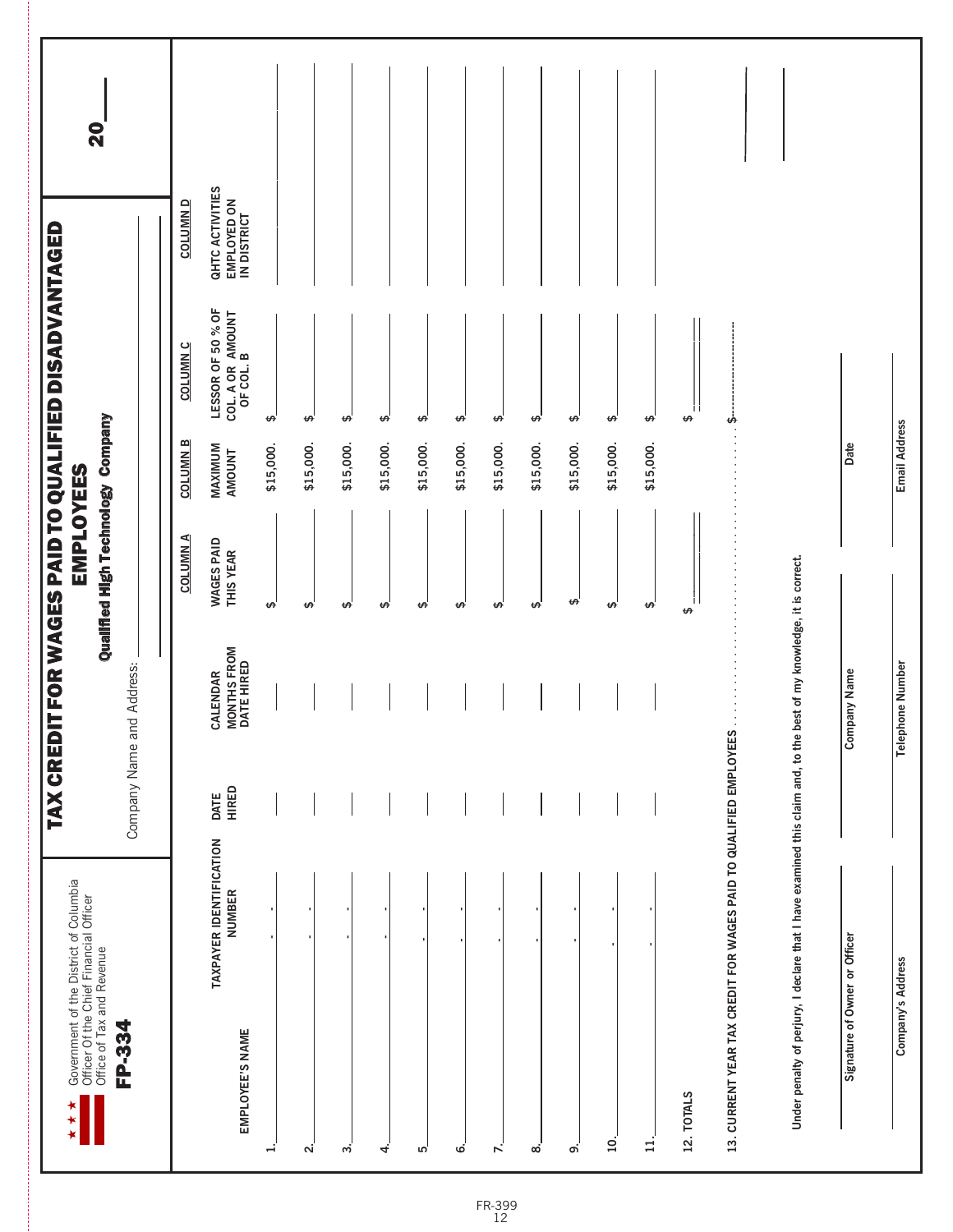#### INSTRUCTIONS FOR FORM FP-334

Enter the beginning and ending dates of the tax year, the company name and the Taxpayer Identification Number.

#### **WHO MAY USE THE FORM FP-334?**

A business which is a corporation and which is a certified Qualified High Technology Company (QHTC) may claim a nonrefundable tax credit against tax imposed by Section 47-1807.02 for wages paid to a qualified disadvantaged employee who is employed in the District by a QHTC on qualified high technology activities.

#### A Qualified High Technology Company (QHTC) is one which –

- a) Is an individual or entity organized for profit;
- b) Leases or owns an office in the District of Columbia (DC);
- c) Has 10 or more qualified employees in the District;
- d) Derives at least 51% of its gross revenues earned in the District from one or more of certain "permitted" activities\* (DC Code §47- 1817.01(5)(A)(iii)); and
- e) Is registered with the DC Government as a business in DC.

#### A Qualified High Technology Company (QHTC) does not include –

- a) An individual or entity that derives 51% or more of its gross revenues from the operation in the District of:
	- (i) An online or brick and mortar retail store;
	- (ii) An electronic equipment facility that is primarily occupied, or intended to be occupied, by electronic and computer equipment that provides electronic data switching, transmission, or telecommunication functions between computers, both inside and outside the facility;
	- (iii) A building or construction company;
- b) A professional athletic team, as defined in DC Code §47- 2002.05(a)(3);
- c) A business entity located in the DC Ballpark TIF Area, as defined in DC Code §2-1217.12 or;
- d) A holder of a sports wagering license listed in DC Code § 36-621.05(b)(1).

#### A Qualified Disadvantaged Employee means a District resident who –

- a) Is a recipient of Temporary Assistance for Needy Families ("TANF");
- b) Was a recipient of TANF in the period immediately preceding employment;
- c) Was released from incarceration within 24 months before the date of employment by a QHTC; or
- d) Is an employee hired, or relocated to the District, after December 31, 2000 and for which a QHTC also is eligible to claim the Welfare to Work Tax Credit or the Work Opportunity Tax Credit under the Internal Revenue Code of 1986. The term "Qualified Disadvantaged Employee" does not mean or include: a temporary or seasonal employee; or an employee who was employed as the result of: the displacement, other than for cause of another employee; a strike or lockout; a layoff in which other employees are awaiting recall; or a reduction of the regular wages, benefits, or rights of other employees in similar jobs.

#### **HOW AND WHEN TO FILE**

To claim this tax credit for wages paid to qualified disadvantegd employees a Qualified High Technology Company that is a corporation must complete the online QHTC self-certification requirement and attach the following to the Form D-20:

- Form D-20CR, QHTC Corporate Business Tax Credits;
- QHTC Certification of Gross Revenue;
- Schedule UB; and
- Form FP-334, Claim for Tax Credit for Wages Paid to Qualified Employees, if claiming tax credit for wages paid to qualified employees.

Fill in the QHTC oval on the Form D-20.

Except as provided in District of Columbia Code §47-1817.05, the tax credit for wages paid to qualified disadvantaged employees that is allowed against the tax imposed by District of Columbia Code §47-1807.02 is the lesser of the 50% of the wages paid during the first 24 calendar months of employment to a qualified disadvantaged employee, or \$15,000 in a taxable year.

If the amount of credit allowable under District of Columbia Code §47-1817.05 exceeds the tax otherwise due from a Qualified High Technology Company, the unused amount of the credit may not be carried forward.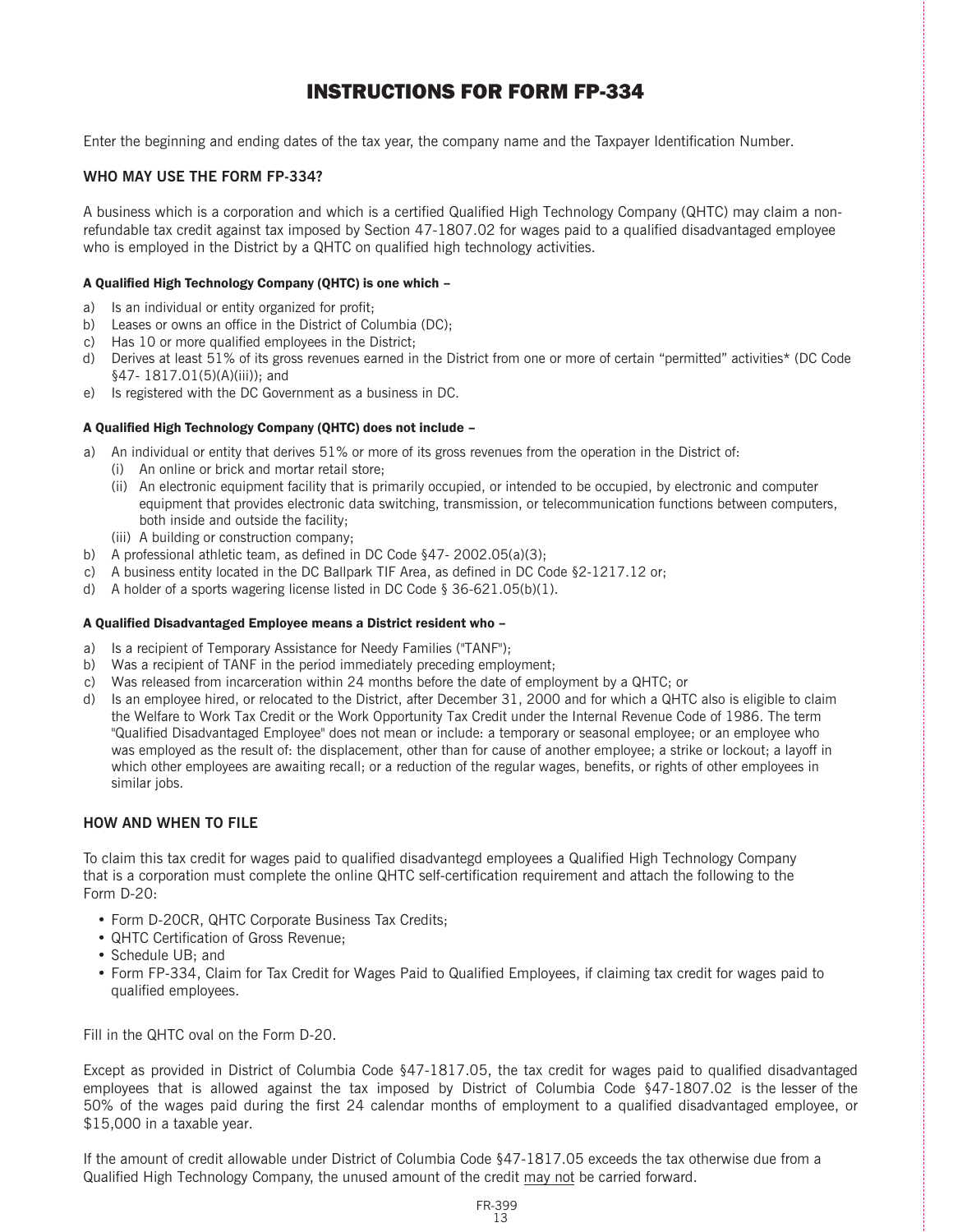Govemment of the District of Columbia<br>Office of the Chief Financial Officer Government of the District of Columbia Office of the Chief Financial Officer Office of Tax and Revenue Office of Tax and Revenue

WORKSHEET

WORKSHEET

# QUALIFIED HIGH TECHNOLOGY COMPANY QUALIFIED HIGH TECHNOLOGY COMPANY **Certification of Gross Revenue** Certification of Gross Revenue

(To be filed with Form D-20, D-65, or D-40 with Federal Schedule C) (To be filed with Form D-20, D-65, or D-40 with Federal Schedule C)

For Tax Year Beginning: \_\_\_\_\_\_\_\_\_\_\_\_\_\_\_,  $20$  \_\_\_\_\_\_ and Ending \_\_\_\_\_\_\_\_\_\_\_\_\_\_\_\_\_ and Ending  $20$ For Tax Year Beginning:

 $20$ 

|  |  | Ż<br>TIK |
|--|--|----------|
|  |  |          |
|  |  |          |
|  |  |          |
|  |  |          |

| Company Name:<br>$\overline{ }$<br>DC Address<br>Column<br>$\div$<br>$\overline{\mathcal{N}}$<br>ξ.<br>$\dot{\circ}$<br>$\dot{\infty}$<br>$\overline{4}$ | 2A. | <b>Gross Revenue</b><br>2B. | Earned in DC from Permitted Activities. see below<br>Q.<br>Column <sub>2</sub> | $\sum_{i=1}^{n}$<br>2D. | 2E | Gross Revenue<br>Earned in DC<br>from Permitted<br>Activities<br>(add column 2<br>(add column 2<br>Column <sub>3</sub> | Column 4<br>Gross Revenue<br>Earned in DC<br>Mon-Permitted<br>Non-Permitted | Column 5<br>Total Gross<br>Revenue Earned<br>in DC from<br>Permitted and<br>Non-Permitted<br>Activities<br>(add cols. 3 & 4) |
|----------------------------------------------------------------------------------------------------------------------------------------------------------|-----|-----------------------------|--------------------------------------------------------------------------------|-------------------------|----|------------------------------------------------------------------------------------------------------------------------|-----------------------------------------------------------------------------|------------------------------------------------------------------------------------------------------------------------------|
| TOTAL<br>$\overline{\wedge}$<br>$\ddot{\circ}$<br>$\infty$                                                                                               |     |                             |                                                                                |                         |    |                                                                                                                        |                                                                             |                                                                                                                              |
| Permitted Activities - DC Code & 47-1817 01(5)(A)(iii)                                                                                                   |     |                             |                                                                                |                         |    |                                                                                                                        |                                                                             |                                                                                                                              |

**Permitted Activities - DC Code § 47-1817.01(5)(A)(iii)**

Column A – Internet related services and sales.

Permitted Activities - DC Code § 47-1817.01(5)(A)(III)<br>Column A – Internet related services and sales.<br>Column B – Information and communication technologies, equipment and systems. Column B – Information and communication technologies, equipment and systems.

Column C - Advance material and processing technologies. Column C – Advance material and processing technologies.

Column D - Engineering, production, biotechnology and defense technologies. Column D – Engineering, production, biotechnology and defense technologies.

Column E – Electronic and photonic devices and components.

Column E – Electronic and photonic devices and components.<br>**NOTE:** Columns A through E must *not* include gross revenue from a retail store or an electronic equipment facility (Data Hotel). *NOTE:* Columns A through E must *not* include gross revenue from a retail store or an electronic equipment facility (Data Hotel).